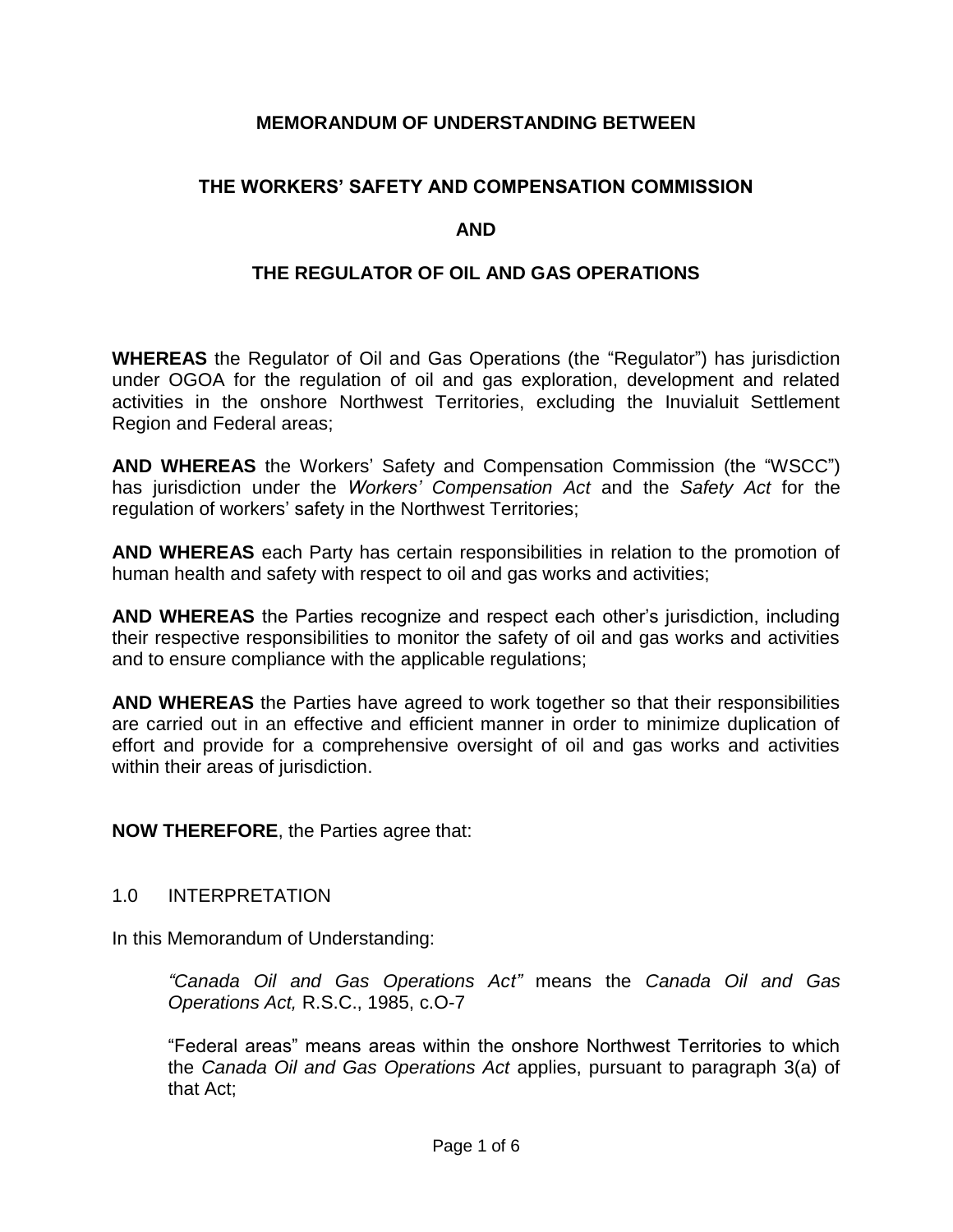"Inuvialuit Settlement Region" has the same meaning as that term is defined in the *Canada Oil and Gas Operations Act.* 

"MOU" means this Memorandum of Understanding;

"OGOA" means the *Oil and Gas Operations Act*, S.N.W.T. 2014,c.14 as amended;

*"Oil and Gas Occupational Safety and Health Regulations"* means the *Oil and Gas Occupational Safety and Health Regulations,* R-044-2014;

"Parties" means the WSCC and the Regulator, and "Party" means any one of the Parties;

"Regulator" means the Regulator designated under section 121 of OGOA;

"*Safety Act*" means the *Safety Act*, R.S.N.W.T. 1988,c.S-1 as amended; and

"*Workers' Compensation Act*" means the *Workers' Compensation Act*, S.N.W.T. 2007,c.21 as amended.

# 2.0 PURPOSE

This MOU is intended to:

- (a) encourage and assist the Parties, where possible, to work together cooperatively in the exercise of their respective statutory duties and powers;
- (b) foster coordination and communication in order to enable the Parties to effectively discharge their respective statutory duties and powers; and
- (c) establish a process whereby the WSCC and the Regulator may share their respective technical expertise and knowledge, as may be beneficial to serve the mutual interests of the Parties.
- 3.0 SCOPE
	- 3.1 This MOU is not legally binding and does not impose, nor is it intended to impose, any legal commitments on, or give rise to any legal rights not otherwise held by the Parties, nor does it alter in any way the duties and powers established by the *Workers' Compensation Act*, the *Safety Act*, OGOA or any of the regulations under those Acts.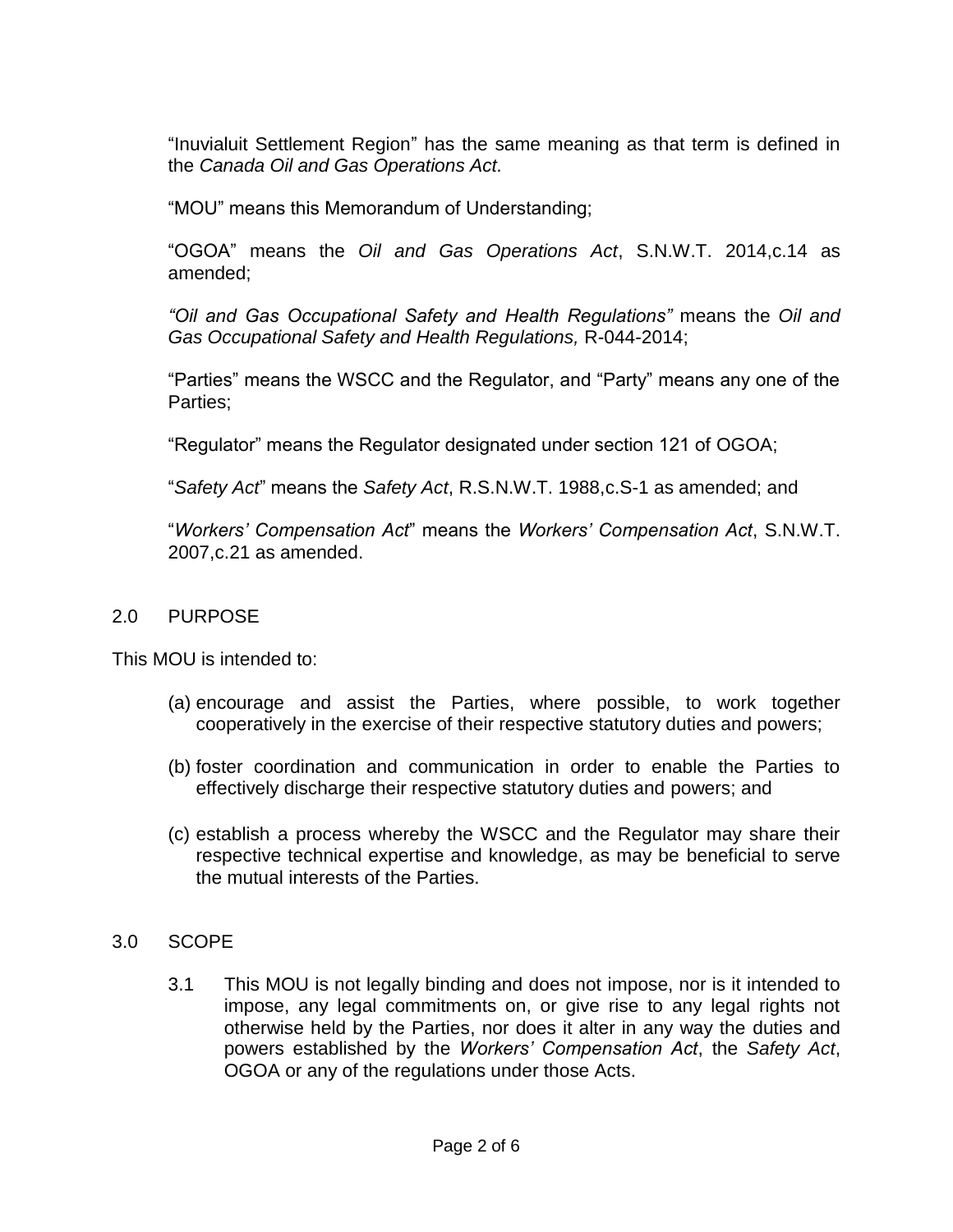- 3.2 This MOU does not affect or in any way fetter the discretion or decision making of the Parties.
- 3.3 This MOU does not prevent either Party from entering into such other agreements as may contribute to the effective and efficient discharge of their respective duties.
- 3.4 This MOU may be amended to include additional parties where the inclusion of additional parties is consistent with the purpose of this MOU.

# 4.0 PRINCIPLES FOR COOPERATION

In order to achieve the purposes of this MOU the Parties agree to the following principles:

- (a) Notification timely notice of any matter relevant to this MOU and any future MOU is an essential element of the cooperative framework established by this MOU;
- (b) Information Sharing subject to legislation respecting privacy and the rules and legislation preventing the disclosure of confidential and privileged information, the Parties agree to early and open sharing of information relevant to their duties and powers;
- (c) Engagement the cooperative framework established by this MOU will be enhanced by early engagement and discussion of matters of mutual interest; and
- (d) Identification of Cooperative Opportunities the Parties expect to identify other opportunities for cooperation and will explore such opportunities as they arise.

# 5.0 AREAS OF COOPERATION AND COORDINATION OF ACTIVITIES

- 5.1 The Parties may meet from time to time in order to discuss matters of mutual interest and to further the purposes of this MOU.
- 5.2 The Parties may, to the extent provided by law, assist each other by sharing technical and regulatory information and expertise.
- 5.3 The Parties will explore opportunities for capacity building among their respective staff including, where feasible, such actions as the development and implementation of joint training initiatives for staff.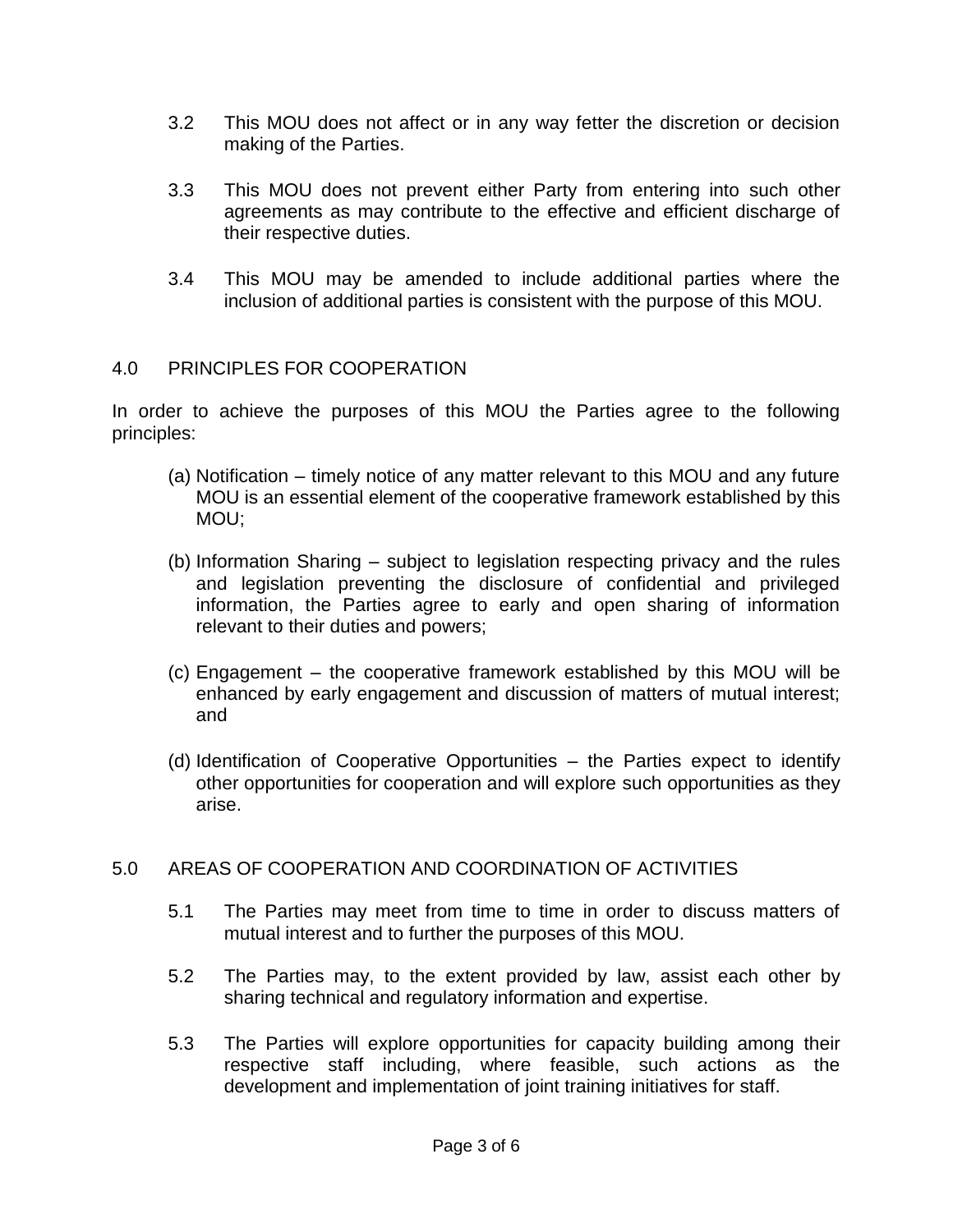- 5.4 The Parties will seek opportunities to cooperate in enhancing public awareness of safety requirements for oil and gas works and activities including, where feasible, such actions as the development and promotion of safety education programs and occupational safety and health promotional activities aimed at employers and employees in the oil and gas sector.
- 5.5 The WSCC will consult with the Regulator when it develops, revokes or amends regulations respecting the health and safety of persons employed on or in connection with matters regulated under OGOA under section 25 of the *Safety Act*.
- 5.6 The WSCC will consult with the Regulator when the Chief Safety Officer under the *Safety Act* develops, revokes or amends codes of practice under subsection 18(3) of the *Safety Act* that relate to the *Oil and Gas Occupational Safety and Health Regulations*.
- 5.7 The Regulator will consult with the WSCC when it develops, revokes or amends guidelines or interpretive notes under section 18 of OGOA that relate to human health and safety requirements.
- 5.8 Areas of cooperation between the Parties may include but are not limited to:
	- (a) coordination in the event of major incidents and incidents involving serious injuries or fatalities;
	- (b) coordination and cooperation on inspections of oil and gas works and activities;
	- (c) cooperation between safety officers;
	- (d) joint research into the causes of and means of preventing oil and gas accidents; and
	- (e) any other areas as may be agreed by the Parties from time to time.
- 5.9 Any area of cooperation described in Section 5.8 may be included in a separate agreement between the Parties if required.

# 6.0 EXPENDITURES

Each Party shall be responsible for the costs of its own participation in this MOU, unless the Parties agree otherwise.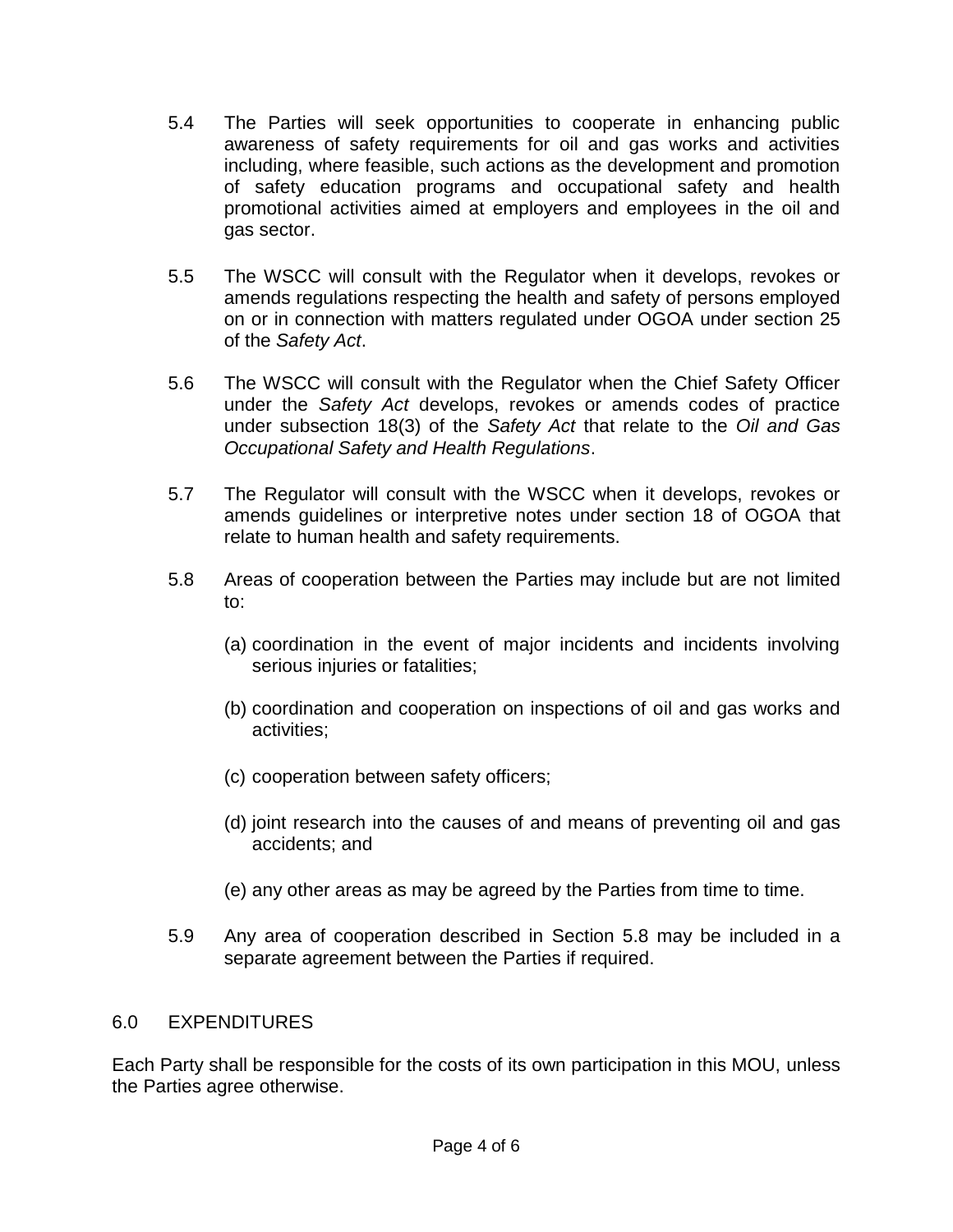# 7.0 CAPACITY

The provision of information or assistance by either Party under this MOU is subject to available resources, costs or capacity at the time the information or assistance is requested.

# 8.0 OTHER

Nothing in this MOU is intended to diminish or otherwise affect the authority of either Party to carry out its statutory, regulatory or other official functions or to commit either Party to providing a particular service it would not otherwise provide in the scope of its individual mission and functions.

## 9.0 PUBLIC AVAILABILITY OF MOU

The Parties will make this MOU and any amendments publicly available.

# 10.0 EFFECTIVE DATE

This MOU becomes effective as of the date of the last signature of the Parties.

## 11.0 AMENDMENT AND TERMINATION

- 11.1 This MOU will be reviewed periodically by the Parties and may be amended in writing by mutual consent.
- 11.2 This MOU may be terminated by either Party upon 30 days' notice in writing to the other Party.